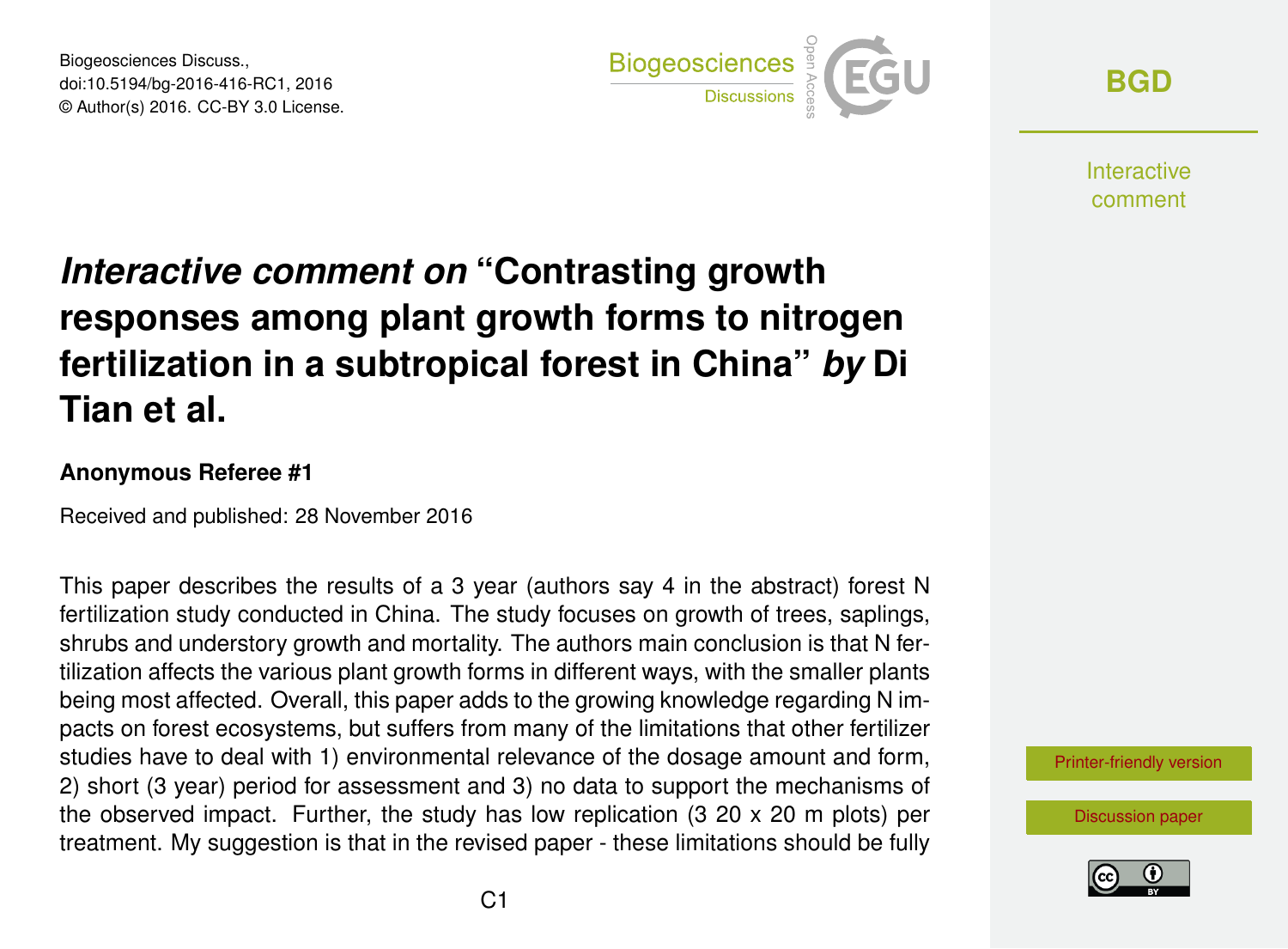$C<sub>2</sub>$ 

addressed and evaluated with respect to the implications for the overall conclusions made by the authors.

#### Specific comments

1. Environmental relevance - The application rates of 50 and 100 kg/N/ha are very high and I suspect are found in a few locations in China, but not likely widespread. My experience is that such high dosages almost always produce some effect but 1 year of 50 kg/N/ha is not the same as 5 years at 10 kg/N/ha. The authors should read a very good paper by Lovett and Goodale (2011) Ecosystems - that discusses this issue. Further, if my math is correct the authors are applying 100 kg N in 12 dosages per year, each time in 15 L of water. This makes 8kg N per time - dissolved in 15L, which is about 440g/L. Given the reportedly greater impacts of the treatments on the ground species, I am wondering about the direct effects of this spray? This should be discussed/evaluated.

2. This is a short study (3.4 years - should be consistent throughout which it isn't at present) with relatively low replication. In both instances real changes may be occurring but statistically they are not different among treatments. Throughout the paper the authors refer to differences among treatments - when in fact they are not significant (e.g. Figure 3). Over time or with more replication it could be true - just as equally it may still be noise in the system. The authors are guilty of talking about differences when in fact they statistically the same.

3. The main argument for the difference in response among growth forms is shading. There is no evidence for this presented in the manuscript (not measured). Equally, there is no evidence for statistical differences in N content among treatments (supplementary info). Thus while the authors present a mechanistic reason behind the differences there is no real statistical evidence to support these claims. Changes in canopy cover were not assessed and N or P (nothing else shown) are not significant among treatments. Soil pH is lower, but Al or Mn are not measured. I found the discus-

## **[BGD](http://www.biogeosciences-discuss.net/)**

Interactive comment

[Printer-friendly version](http://www.biogeosciences-discuss.net/bg-2016-416/bg-2016-416-RC1-print.pdf)

[Discussion paper](http://www.biogeosciences-discuss.net/bg-2016-416)